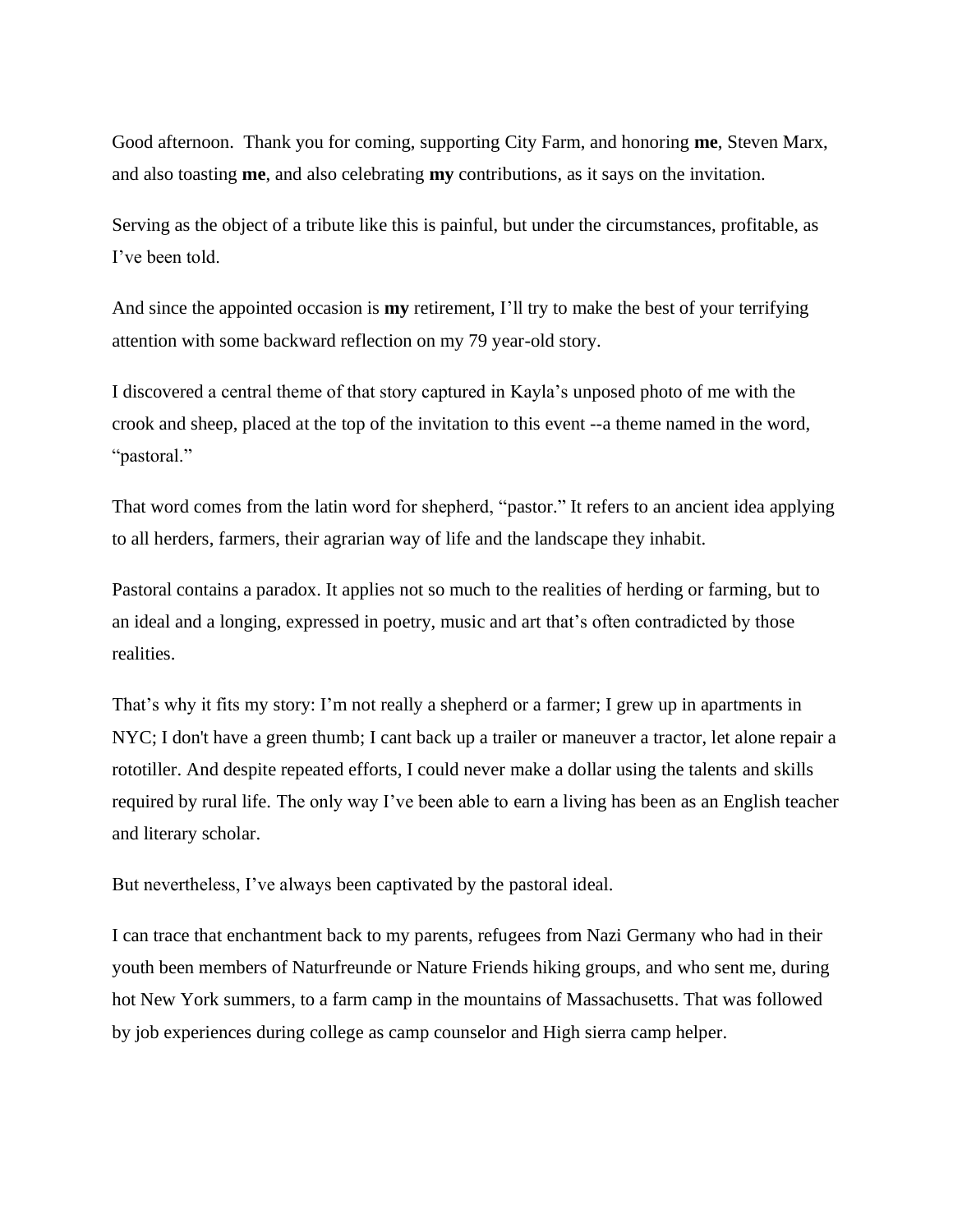While a grad student avoiding the draft, I desperately searched for an original doctoral dissertation topic and finally landed upon an obscure set of pastoral poems to decipher, written in 1576 and called "The Shepherd's Calendar."

After participating in the 1968 student takeover of Columbia University where I taught, Jan and I spent a summer and holidays at a rural artist's commune in Vermont known as "Total Loss Farm."

My last course before the losing the faculty position because of not completing the dissertation in 1970 was called "pastoral and utopia: visionary conceptions of the good life." It drew a large student enrollment.

Soon afterward, we headed for Canada to get away from the violent government crackdown on anti-Vietnam war protestors and from the violent tactics of the protestors themselves, some of whom had been good friends. We ended up at the end of the road on the British Columbia coast, where we settled in an old homestead, found a community of like-minded "back to the land" exiles, and lived out a lot of the pastoral dream--supported by nearby junior college teaching jobs.

Nine years later, we returned to California and I finished the PhD thesis on pastoral, which led to publication, and eventually the only academic job offer I could secure at age 46--at Cal Poly San Luis Obispo—which I'd never heard of. In the title of their book about this place, Josephine Clifford and De Guy Cooper called San Luis County *A Vast Pastoral Domain*.